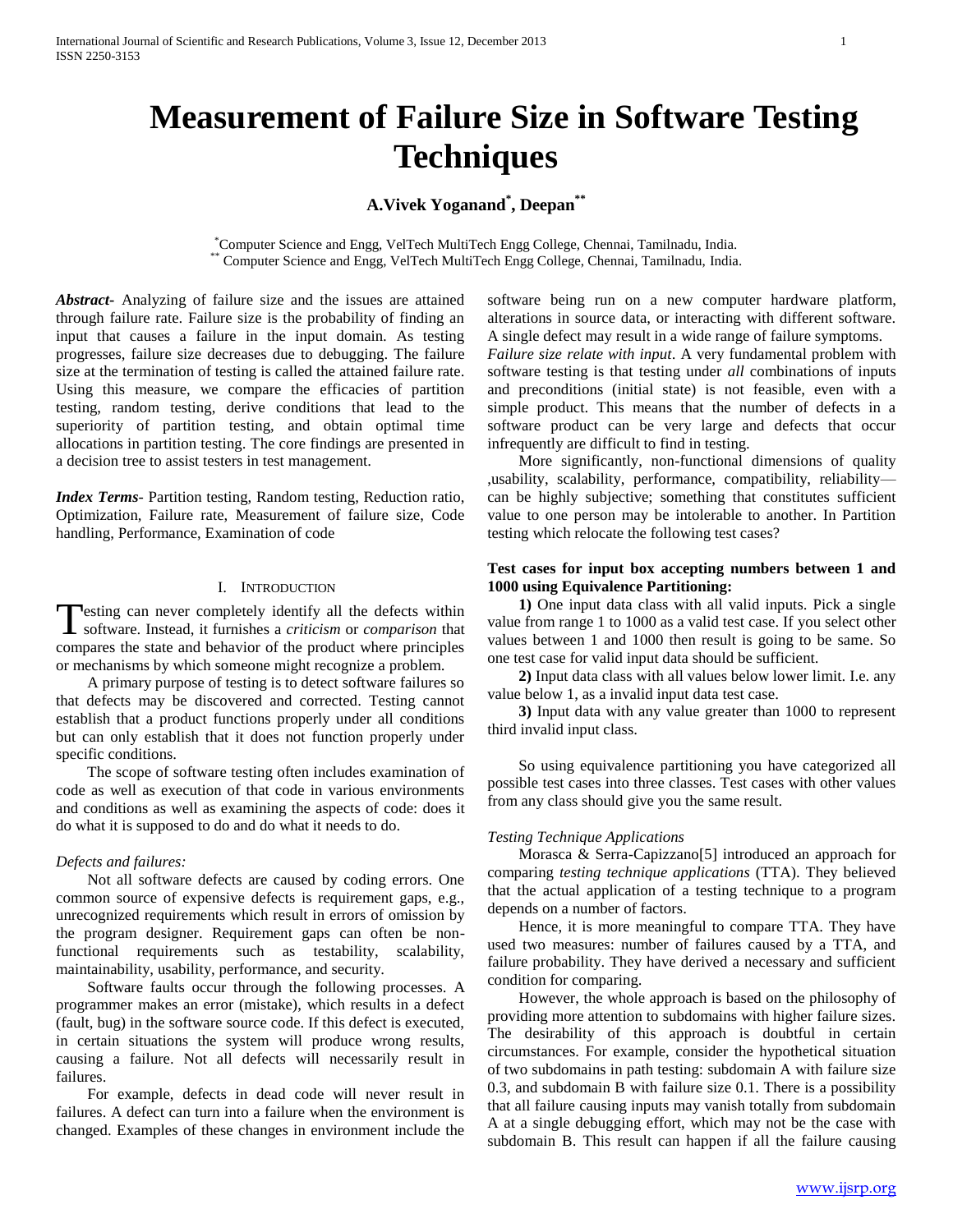inputs of subdomain A are connected with a problem in a particular path, and if that problem is fixed, all failure causing inputs vanish together.

 On the contrary, failure causing inputs of B may correspond to three paths. Hence, the expected number of efforts required for B is likely to be larger than A. In this case, continuing to give more attention to subdomain A may not be logical. Zachariah & Rattihalli [2] is a comparison study which differs much from the earlier approaches. The approach in this study (henceforth referred to as the ZR approach) uses a new software reliability model to define the measure, and perform the comparison.

 The details of this model and approach are presented in Section III as it involves a number of new concepts which once again forms the background of this paper. Compared to other approaches, the ZR approach introduced more parameters, which were of fundamental importance to the comparison study.

 Also, the ZR model reflected the reality of software testing. However, the measure of comparison in Zachariah & Rattihalli [2] is not the best that could have been used. This point will be illustrated in Section IV. This paper brings in another measure from the ZR model of software reliability, and revisits efficacy studies on software testing strategies. This paper lists the possible measures that can be derived from the ZR model. They are compared using desirable properties, and the best measure is chosen. This measure is then used to perform the efficacy studies. In addition, this paper discusses the very important aspect of time allocation in PT. The paper concludes with some practical tips to testers in test management. These tips are presented through a decision tree.

#### II. TERMINOLOGY, AND GENERAL ASSUMPTIONS

 In this terminology, during testing, different inputs are selected following the selection criteria, and administered to the software. The output generated is compared with the desired output. If there is a difference between the two, then a failure is said to have occurred. The set of all such inputs capable of generating a failure is called the failure domain. The failure domain is unknown, and it is a subset of the input domain. At each failure, some changes are introduced into the software such that, when the same input that caused the failure is administered again, the software gives the desired output.

 This process is known as rectification. At each rectification, a portion of the failure domain is eliminated. The collection of failure-causing inputs that are fixed exactly by a program change is referred to as a failure region (Zachariah & Rattihalli [2]). Due to the elimination of different failure regions across the testing, the failure domain is expected to shrink. However, improper rectifications can result in the increase of the cardinality of the failure domain.

 In Random Testing (RT), each input has an equal probability of getting selected.

 Hence, the ratio of the cardinalities of the failure domain to the input domain is the probability of encountering a failure causing input. We refer to this probability as the failure size. As testing progresses, the rectification and the resultant reduction in the cardinality of the failure domain causes the failure size to decrease.

 The failure size at any point in time may be viewed as a random variable. Because the cardinality of the failure domain is unknown, its expected value is used as a measure of comparison.

 The s-expected failure size at the termination of testing is called the attained failure size. This term is used as a measure of testing efficacy in this paper.

 In partition testing (PT), the input domain is divided in a number of sub domains. We assume that these divisions are nonoverlapping. In reality, only some of the subtypes like path testing and branch testing will have non-overlapping subdomains. However, we may overcome this difficulty by considering the intersections of overlapping subdomains as yet another subdomain.

## *Assumptions about the ZR model:*

 A. A piece of software is subjected to RT, with each input getting an equal probability of selection.

B. The failure counting process  $N(t)$  is a Nonhomogeneous Poisson Process with intensity function  $y(t)$  proportional to the expected failure size at time t.

 C. At each rectification, a -expected proportion p of the inputs is eliminated from the failure domain, and it does not add any new input to the failure domain.

 A3 assumes perfect rectification, which need not always be true. It is possible to modify this model to accommodate this fact. Such modifications will complicate the model, and it will also complicate the estimation of parameters.

 Such modifications are needed in certain types of applications, such as determining the optimal stopping time. However, it does not have significance to the comparison of testing strategies. Hence, we assume perfect rectification in this paper.

### III. A NEW MEASURE OF EFFICACY IN SOFTWARE

#### *A. Testing Strategies*

 The measure used for comparison in Zachariah & Rattihalli [2] was the expected number of failures detected up to time t. In efficacy studies, this measure may not be appropriate for certain types of analysis. For example, consider two testing strategies applied on two copies of the same software for the same duration: strategy A may be PT, and strategy B may be RT. It is possible that the number of failures realized under strategy A is greater than the number of failures realized under strategy B. At the same time, it is possible that the attained failure size under strategy A is also greater than what is attained under strategy B, indicating strategy A has achieved lesser towards the goal of failure free software, even though it has generated more failures. This phenomenon is possible because the reduction in the size of the failure domain is determined not only by the number of failures but also by the cardinality of the failure regions eliminated at each rectification.

 As already explained, the denominator of the failure size is the cardinality of D, which remains constant. Hence, intensity function is directly proportional to the cardinality of the failure domain. Under RT this assumption is much more realistic instead of assuming the intensity function to be proportional to the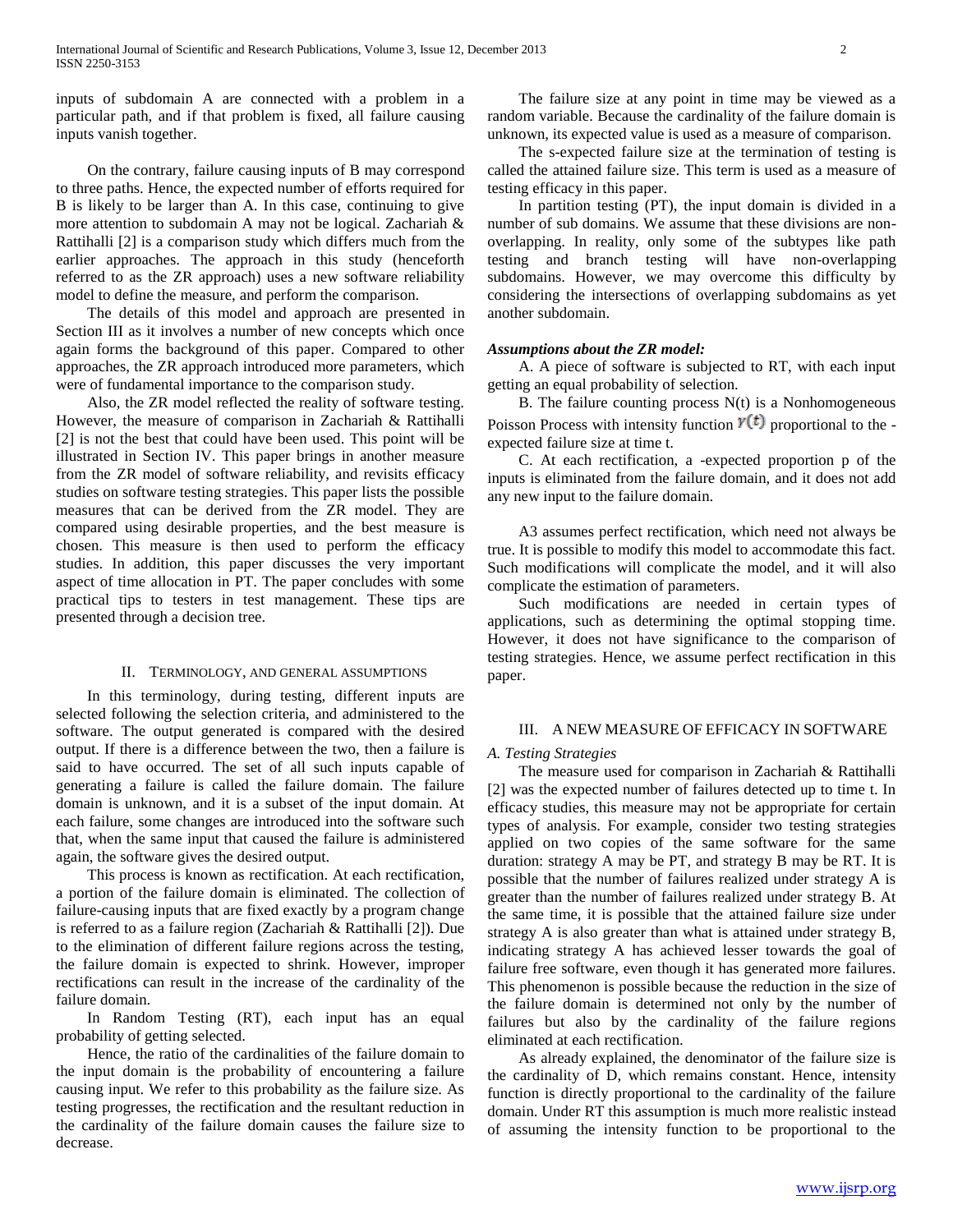remaining number of errors, which has a hidden assumption that all errors are equally capable of generating failures. In reality, all errors cannot be equal in failure generation ability.

 The second reason for this change is to avoid the terms error or fault, which do not have a clear definition. Frankl *et al.* [8] have pointed out that fault is characterized by its fix.

 Whenever a program fails, the program is changed so that it will not fail on the same input. Because this change is not unique, we cannot uniquely define a fault.

 Thus, better failure generating ability need not indicate better testing efficacy. Thus, we need to have a better measure that will carry the advantage of the ZR model and approach, but does not suffer from the drawback of the measure "expected number of failures."

## *B. Selection of New Measure*

 It is important to think about the various measures that may be used for comparing the strategies, evaluating them, and picking the best. This section is devoted to that purpose. There are four possible measures of interest that can be obtained from the ZR model.

Mean number of failures at time t,  
\n
$$
m(t) = \frac{1}{p} \ln\{1 + \frac{bpft}{d}\}
$$
\n(1)

E (Cardinality of F at time t),  

$$
E(|F|(t)) = f(e^{-p})^{m(t)}
$$

Substituting for m(t) from (1), and simplifying, we get  $E(|F|(t)) = \frac{f}{[1 + \frac{hypft}{d}]}$  $(2)$ 

E (Failure size of D at time t),

 $s(t) = E$ (*Ratio of cardinality of failure domain to input domain at time t*

$$
= \frac{E(|F|(t))}{|D|} = \frac{E(|F|(t))}{d}
$$

$$
= \frac{f}{[d+bfpt]}
$$

Reliability,

 $R(x|t) = P$  (Software will not fail for an additional x units of time given that it was tested for t units of time)

 $=$  P (No failure occurring between time points t and  $t + x$ 

From the Poisson probability, it is given as

 $R(x|t) = e^{-\{m(t+x) - m(t)\}}$ 

**Table -I Comparison of Measures**

|                                                          | Measure |           |              |              |
|----------------------------------------------------------|---------|-----------|--------------|--------------|
| Criteria of<br>comparison in<br>the order of<br>priority | m(t)    | E( F (t)) | s(t)         | R(x t)       |
| Reflective<br>ability                                    | Poor    | Good      | Very<br>Good | Very<br>Good |
| Freedom<br>from<br>additional<br>assumptions             | Yes     | Yes       | Yes          | No           |

Where  $m(t+x)-m(t)$  is the mean number of failures encountered in the interval  $(t, t+x)$ . Substituting for m $(t+x)$  and m(t) .Where simplifying from the equation (1) we get

$$
R(x|t) = \left[d + \frac{bfp(t+x)}{d} + bfpt\right]^{-\frac{1}{p}} \quad \dots (3)
$$

 These measures should be compared to identify the best among them. Measures can be compared by using the desirable properties as criteria of comparison. For this purpose, four desirable properties are identified.

- 1) Reflective ability: This property is the ability of the measure to reflect the status of the software in relation to freedom from failures.
- 2) Freedom from additional assumption: It is desirable that the measure is free from assumptions beyond the testing period. For example, m(t) has assumptions about the testing, and behavior of the software during testing. But  $R(x|t)$  has not only assumptions about the testing time t, but also assumptions about the additional x units beyond the testing time t.
- 3) Freedom from additional information: It is also desirable that the measure is free from information beyond the testing time. In the case of  $R(x|t)$  we need to know the value of x, the additional number of units in which the user expects the software to be failure free.
- 4) Mathematical tractability: This property is desired from the point of view of performing mathematical analysis. To facilitate the comparison of the measures stated earlier, these desirable properties are arranged in Table I below, in the order of priority. Naturally, reflective ability gets the highest priority. The next two priorities are given to freedom from additional assumption and freedom from additional information, because of practical considerations. The comparisons are shown in Table I. Explanations follow the table. In regard to reflective ability, except for m(t), all measures are rated good or very good.

With regard to the third,  $R(x|t)$  has a drawback that x needs to be specified, and it may vary from user to user. The other three measures have no problem with this criterion. With regard to mathematical tractability,  $R(x|t)$  is a poor measure because it has a complex mathematical expression? Hence, when we refer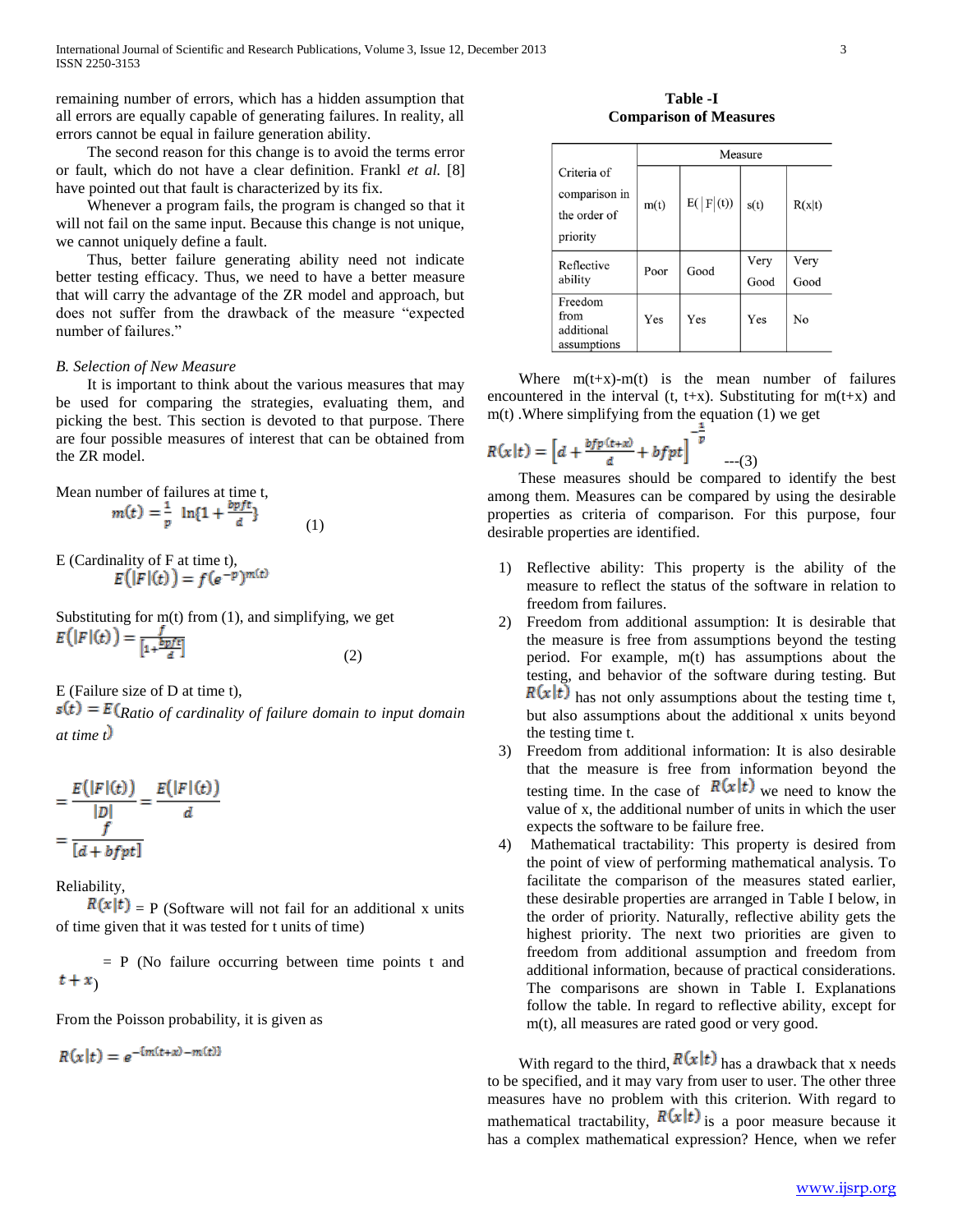the comparison table in relation to the priority, s(t) is the clear choice as the measure in efficacy studies. Having established the superiority of  $s(t)$  over  $m(t)$ , let us also note that  $s(t)$  is a nonlinear function of  $m(t)$  (from  $(8)$ ).

Hence,  $m(t)$  cannot replace  $s(t)$ . It is important to note that, unlike m(t), the desirability of a testing strategy is attached with smaller values of s(t). Observe that our measure of comparison s(t) is the expected failure size of D at time t, which is the expectation of the ratio of cardinality of the failure domain to the input domain at time t. We work with expected failure size because the actual failure size will be unknown. The expected failure size of D at the termination of testing is called the attained failure size.

## *Numerical Comparisons between PT (partition testing) and RT (random testing):*

 In this section, we will take up numerical examples to illustrate that there does not exist unconditional superiority with either of the testing strategies.

 To perform this result, let us consider a newly developed random number generator providing values from the Uniform (0, 1) distribution.

 Because the simulation experiment has a large number of computations over a large number of observations, it is desirable that generators work very fast. Assume that 2000 of the 10,000 inputs results in failure; these 2000 inputs constitute the failure domain.

 Further, assume that we are able to test 10 inputs on a working day. Assume that testing continues for 3 days. Further assume that a proportion of 0.175 inputs are eliminated from failure domain at each rectification.

Thus, we have

d=10000, f=2000, p=0.175, b=10 and t=3

From these values we have  $SR(3) = 0.098$ 

 This value will be used for comparison with SP(.) in this section

## **Table -II Comparison Between Pt And Rt For Various Time Allocations**

| Ex no. | $t_1$         | $\mathsf{t}_2$    | $s_{P}(t_1,t_2)$ | Remark               |
|--------|---------------|-------------------|------------------|----------------------|
|        | $0.5^{\circ}$ | $\vert 2.5 \vert$ | 0.094            | $s_P(.) \leq s_R(.)$ |
|        | 0.9           | 2.1               | 0.098            | $s_P(.) = s_R(.)$    |
|        |               |                   | 0.121            | $s_P(.) > s_R(.)$    |

 Partitioning on this input space is worth studying. The nature of the generated sequence depends on the seeds. The seeds are selected by the user who does not know its impact on the generated sequence, hence the selection is pseudo-random. This approach makes the cycle length and uniformity of the generated sequence unpredictable.

 Seeds may be classified by different methods. Classifying numbers as odd or even is one way. If there are reasons to believe that odd numbers (even numbers) will behave in a similar way, then the distinction is useful. Such a partition will have two subdomains with equal cardinality. There are many other possible classification methods. Sometimes, multiples of 3 may be considered as one partition, and the rest as another. The partition strategy depends on the basic algorithm, and the parametric values that are used.

 Still there is lot of unpredictability on the effect of partition. When new software is developed based on a new algorithm, nobody Can say for sure the effect of any type of partition. Comparison Studies suggested in this paper will help resolve such Issues.

 *Observation 1:* PT can be better, worse, or the same as RT depending on the choice of .

 *Illustration:* Consider the following two subdomains of the input domain described earlier. All the parametric and time values of this illustration are selected intentionally to reveal the three distinct possibilities stated in Observation 1.

Subdomain1:  $d_1 = 5000$ ,  $f_1 = 500$ ,  $p_1 = 0.1$ 

Subdomain2:  $d_1 = 5000$ ,  $f_1 = 1500$ ,  $p_1 = 0.3$ 

 Table II gives the comparison between PT and RT when different time allocations are given to the same partition.

 *Observation 2:* Even when the time spent on two partitions is equal, PT can be better, worse, or the same as RT depending on how the partitioning is done.

 *Illustration*: Consider the examples in Table III. Each example represents a different type of partitioning. All the examples have  $t_1 = 1.5$  and  $t_2 = 1.5$ 

 All the parametric values of this illustration are selected intentionally to reveal the three distinct possibilities stated in Observation 2

We take  $p_1=0.1$ ,  $p_2=0.3$ ,  $f_1=500$  and  $f_2=1500$  in all the examples in the Table III.

 This table shows that, even under the same time allocation, different kinds of partitions yield different results in comparison with RT. From the above observations, it is clear that unconditional superiority does not exist with either of the testing strategies.

 Hence, in the next subsection, we pursue our investigation under specified conditions.

## **Table III Comparison Between Pt And Rt For Various Partitions**

 This table shows that PT can be better, worse, or the same as RT depending on the choice of the t1.

| Ex  | d <sub>1</sub> | d <sub>2</sub> | Sp(.) | Remark            |
|-----|----------------|----------------|-------|-------------------|
| no. |                |                |       |                   |
| 4   | 7100           | 2900           | 0.090 | $s_P(.) < s_R(.)$ |
| 5   | 6300           | 3700           | 0.098 | $s_P(.) = s_R(.)$ |
| 6   | 2100           | 7900           | 0.118 | $s_P(.) > s_R(.)$ |